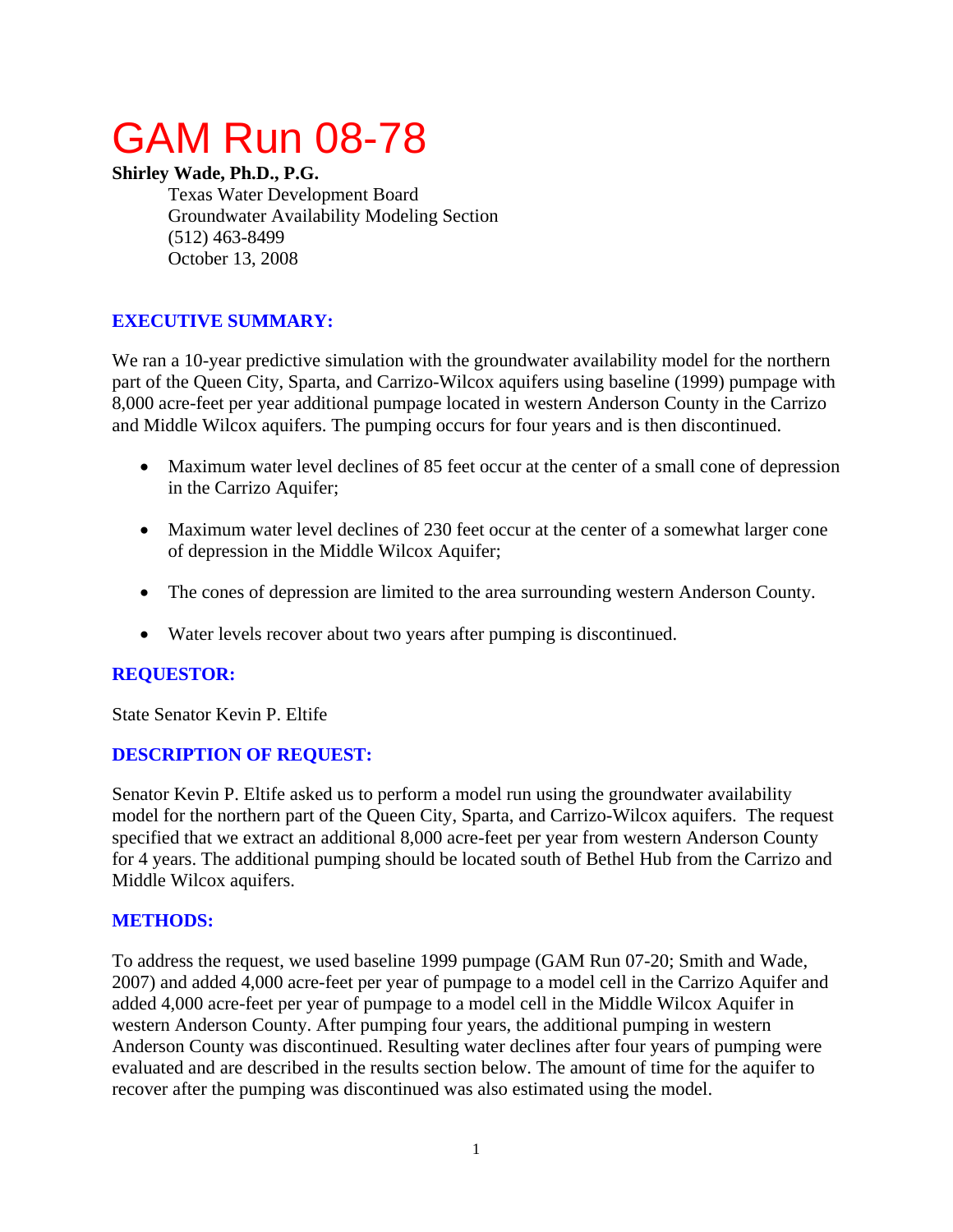## **PARAMETERS AND ASSUMPTIONS:**

- We used version 2.01 of the groundwater availability model for the northern portion of the Queen City, Sparta, and Carrizo-Wilcox aquifers.
- We used Groundwater Vistas Version 5 (Environmental Simulations, Inc. 2007) as the interface to process model output results.
- See Fryar and others (2003) and Kelley and others (2004) for assumptions and limitations of the groundwater availability model for the northern part of the Queen City, Sparta, and Carrizo-Wilcox aquifers.
- The model includes eight layers, representing:
	- 1. Sparta Aquifer (Layer 1)
	- 2. Weches confining unit (Layer 2)
	- 3. Queen City Aquifer (Layer 3)
	- 4. Reklaw confining unit (Layer 4)
	- 5. Carrizo Aquifer (Layer 5)
	- 6. Upper Wilcox Aquifer (Layer 6)
	- 7. Middle Wilcox Aquifer (Layer 7)
	- 8. Lower Wilcox Aquifer (Layer 8)
- In the Sabine Uplift area, the Simsboro Formation (Middle Wilcox Aquifer) is not distinguishable and the Wilcox Group is informally divided into the Upper Wilcox and the Lower Wilcox aquifers (Kelley and others, 2004). In the current version of the groundwater availability model, layers 6 and 7 represent the Upper Wilcox and Lower Wilcox aquifers in this area. Layer 8 is included in the model in this area, but it is of nominal thickness and is not intended to represent the Lower Wilcox aquifer.
- The mean absolute error (a measure of the difference between simulated and actual water levels during model calibration) in the groundwater availability model is 16 feet for the Sparta Aquifer, 21 feet for the Queen City Aquifer, 25 feet for the Carrizo Aquifer, and 21 feet for the Upper Wilcox Aquifer for the calibration period (1980 to 1989) and 15, 24, 28, and 24 feet for the same aquifers respectively in the verification period (1990 to 1999), or between five and eight percent of the range of measured water levels (Kelley and others, 2004).
- Recharge rates are based on average (1961 to 1990) precipitation (Kelley and others, 2004).
- Evaporation rates and initial streamflow rates are based on long-term steady-state conditions (Kelley and others, 2004).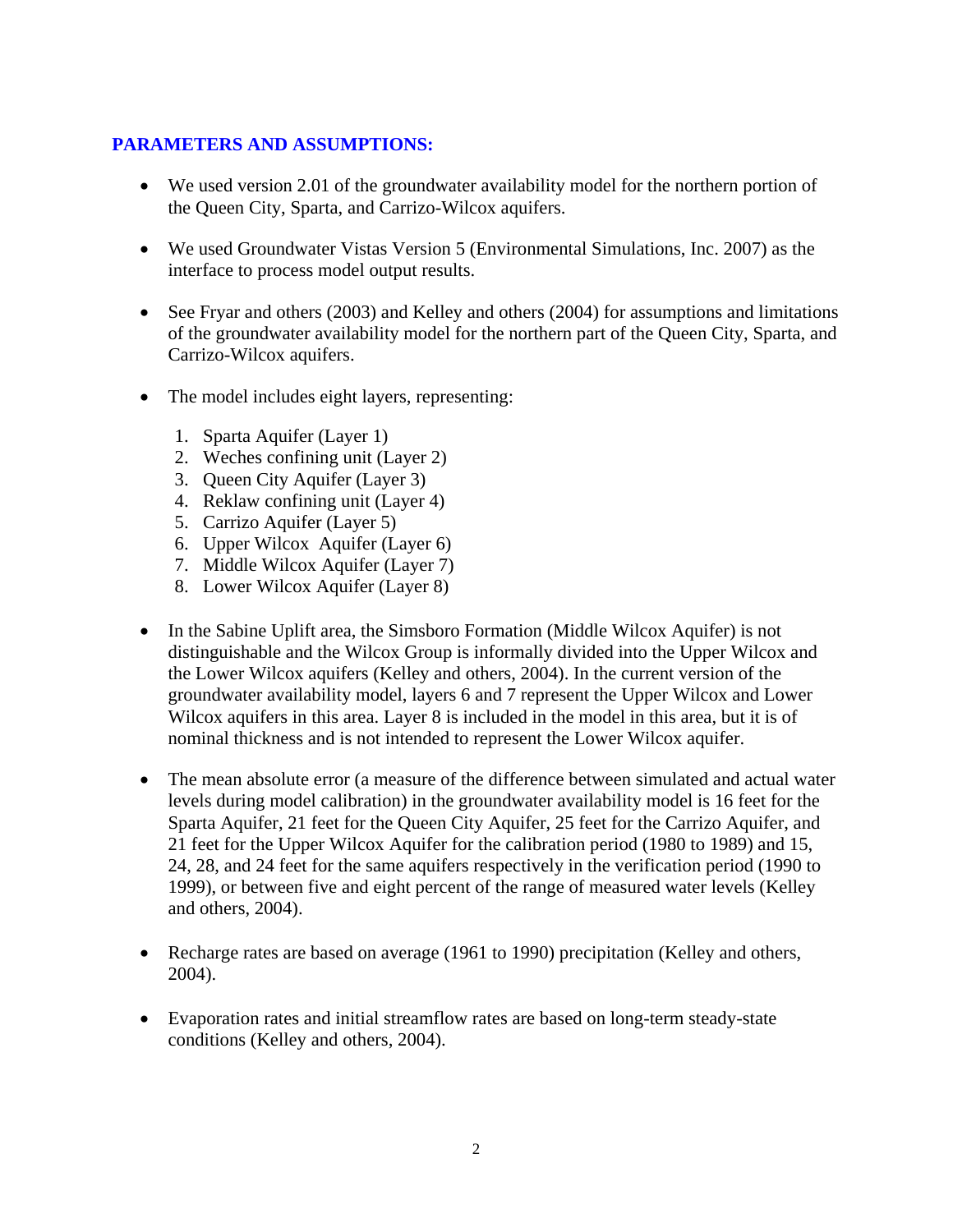#### **RESULTS**:

Figures 1 and 2 show water level declines in the Carrizo and Middle Wilcox aquifers after four years of the additional pumpage totaling 8,000 acre-feet per year. A small cone of depression occurs in the Carrizo Aquifer in western Anderson County resulting from the additional pumping (Figure 1). The maximum decline at the center is 85 feet. A somewhat larger cone of depression occurs in the Middle Wilcox Aquifer after four years (Figure 2). The maximum decline at the center is 230 feet. Within 2 years after the pumping is discontinued the model results show that water levels recover from the effects of the additional pumping. We used the regional scale groundwater availability model as a screening tool to estimate water level declines and time of recovery. It should be noted that, because the grid cells are one mile square and hence the pumping is spread over one square mile, the model may underestimate drawdown. However, the model may overestimate the area of influence for a single well or group of wells.

#### **REFERENCES:**

Environmental Simulations, Inc. 2007, Guide to Using Groundwater Vistas Version 5, 381 p.

- Fryar, D., Senger, R., Deeds, N., Pickens, J., Jones, T., Whallon, A. J., and Dean, K. E., 2003, Groundwater Availability Model for the Northern Carrizo-Wilcox Aquifer: contract report to the Texas Water Development Board, 529 p.
- Kelley, V. A., Deeds, N. E., Fryar, D. G., and Nicot, J. P., 2004, Groundwater availability models for the Queen City and Sparta aquifers: contract report to the Texas Water Development Board, 867 p.
- Smith, Richard M. and Wade, Shirley, 2007, GAM Run 07-20: Texas Water Development Board, GAM Run 07-20 Report, 55 p.



The seal appearing on this document was authorized by Shirley C. Wade, P.G. 525, on October 13, 2008.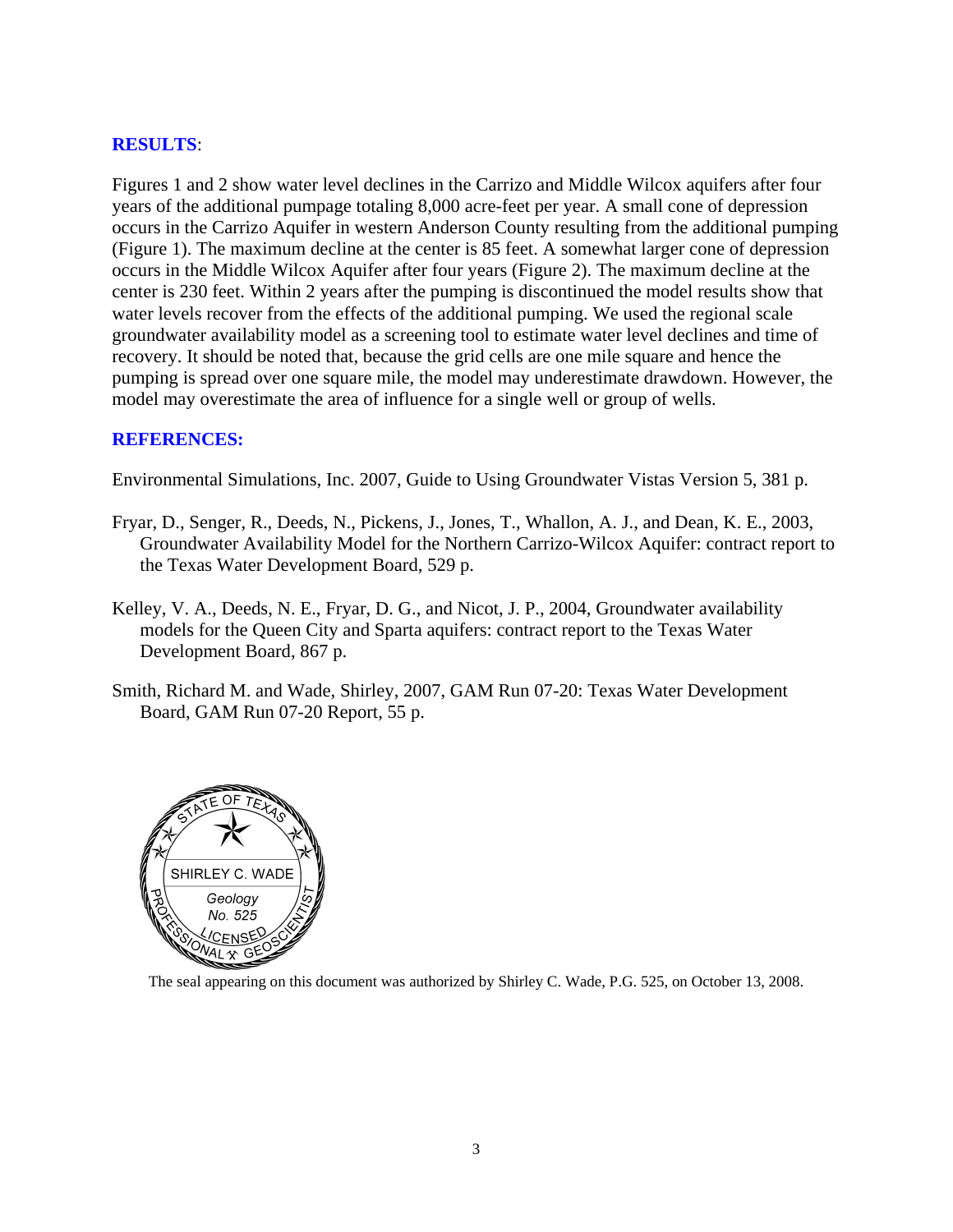

Figure 1. Water level declines in the Carrizo Aquifer after four years of pumping compared with pumping only baseline 1999 amounts. Shaded area represents declines greater than one foot and contour interval is 20 feet.